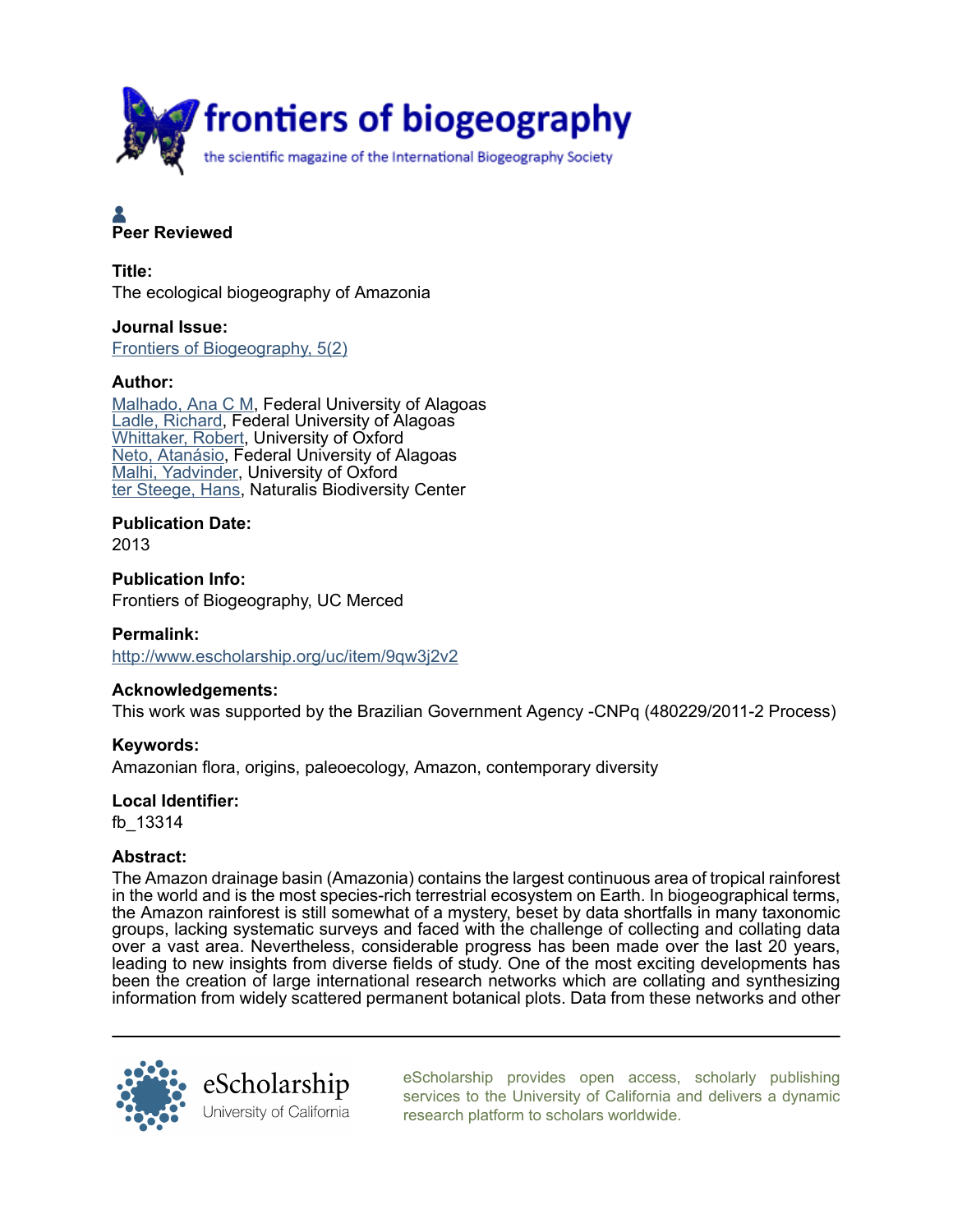studies are providing valuable new insights on contemporary biodiversity patterns and processes in Amazonia. Here we review the major findings of these networks and discuss the factors that correlate with and may explain the spatial distribution of Amazonian tree species and the factors that may underpin the emergent patterns of functional traits and diversity across the Amazon Basin.

Copyright Information:



[eScholarship provides open access, scholarly publishing](http://www.escholarship.org) [services to the University of California and delivers a dynamic](http://www.escholarship.org) [research platform to scholars worldwide.](http://www.escholarship.org)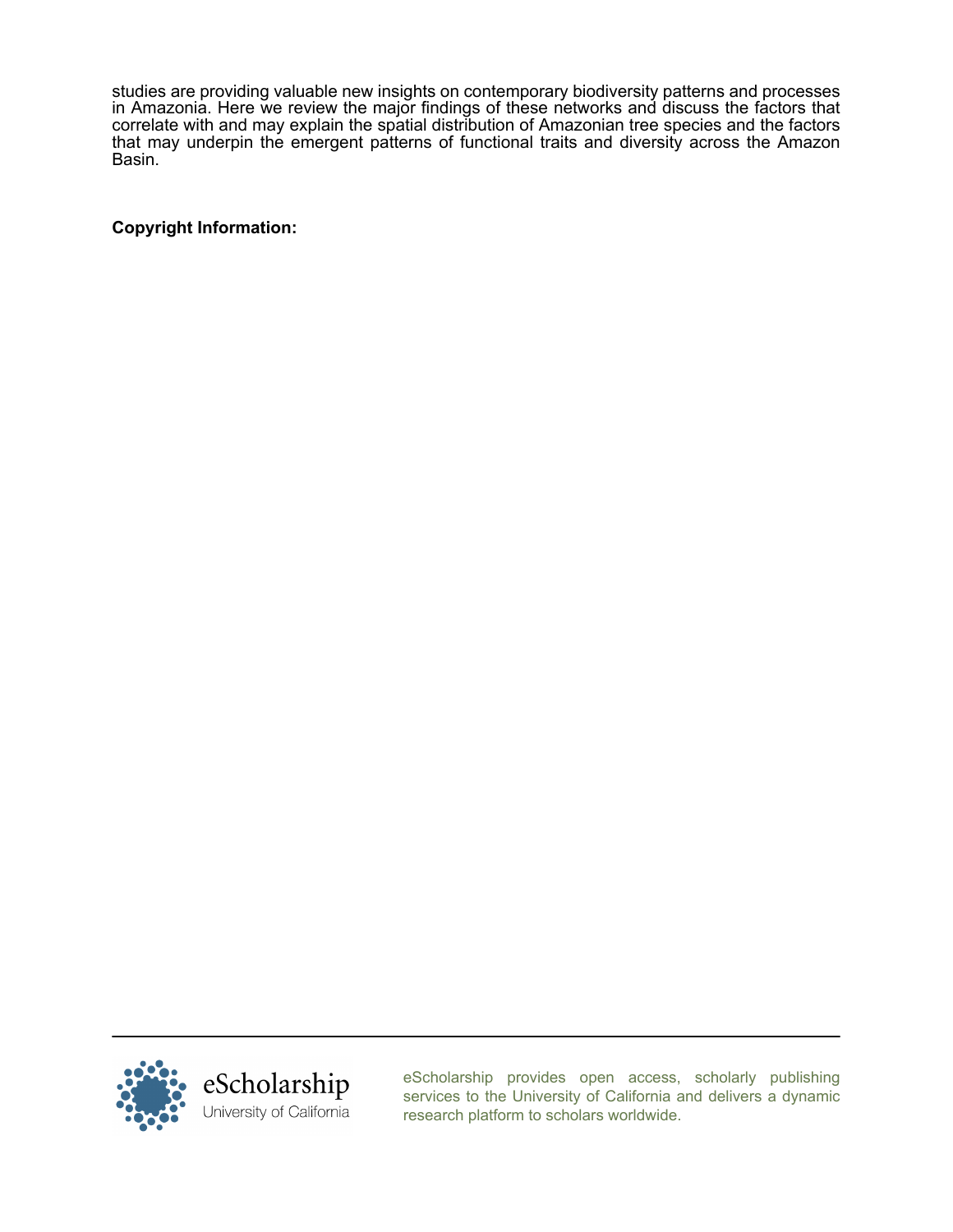# The ecological biogeography of Amazonia

Ana C.M. Malhado<sup>1,\*</sup>, Richard J. Ladle<sup>1,2</sup>, Robert J. Whittaker<sup>2,3</sup>, José Atanásio O. Neto<sup>1</sup>, Yadvinder Malhi<sup>2</sup> and Hans ter Steege<sup>4</sup>

<sup>1</sup>Institute of Biological and Health Sciences, Federal University of Alagoas, Av. Lourival Melo Mota, s/n, Tabuleiro do Martins, Maceió, AL, 57072‐900, Brazil

<sup>2</sup>School of Geography and the Environment, University of Oxford, Dyson Perrins Building, South Parks Road, Oxford, OX1 3QY, UK

<sup>3</sup>Centre for Macroecology, Evolution and Climate, Department of Biology, University of Copenhagen, DK-2100 Copenhagen, Denmark

<sup>4</sup>Naturalis Biodiversity Center, postbus 9517, 2300 ra Leiden, Netherlands

[\\*anaclaudiamalhado@gmail.com](mailto:anaclaudiamalhado@gmail.com)

**Abstract.** The Amazon drainage basin (Amazonia) contains the largest continuous area of tropical rain‐ forest in the world and is the most species-rich terrestrial ecosystem on Earth. In biogeographical terms, the Amazon rainforest is still somewhat of a mystery, beset by data shortfalls in many taxonomic groups, lacking systematic surveys and faced with the challenge of collecting and collating data over a vast area. Nevertheless, considerable progress has been made over the last 20 years, leading to new insights from diverse fields of study. One of the most exciting developments has been the creation of large international research networks which are collating and synthesizing information from widely scattered permanent botanical plots. Data from these networks and other studies are providing valuable new insights on contemporary biodiversity patterns and processes in Amazonia. Here we review the ma‐ jor findings of these networks and discuss the factors that correlate with and may explain the spatial distribution of Amazonian tree species and the factors that may underpin the emergent patterns of functional traits and diversity across the Amazon Basin.

**Keywords.** Amazonian flora, origins, paleoecology, Amazon, contemporary diversity

#### **Introduction**

Biogeography is a broad and complex discipline with many facets, traditions, and schools of thought. However, the core task of biogeogra‐ phers is to describe, explain and predict patterns of distribution and diversity at a variety of taxo‐ nomic levels (Whittaker and Ladle 2011). This is a daunting task, especially for relatively poorly ex‐ plored regions of the world such as the Amazon drainage basin (hereafter Amazonia), where there are enormous shortfalls in biological knowledge (Hopkins 2007, Milliken et al. 2011).

Nevertheless, recent years have seen major advances in our knowledge of the biogeography of Amazonia, with new insights coming from fields such as (but not limited to) geology, palaeontol‐ ogy, phylogeography (e.g., Fernandes et al. 2012), paleoecology (reviewed by Colinvaux 2007, Hoorn et al. 2010), and from the data synthesized from networks of permanent botanical plots such as

Amazon Forest Inventory Network (RAINFOR; Pea‐ cock et al. 2007) and the Amazon Tree Diversity Network (ATDN; ter Steege et al. 2003, 2006, Stropp et al. 2009). In this review we focus on the factors responsible for contemporary biodiversity patterns and processes in Amazonia. By adopting such an ecological biogeography perspective we largely omit a discussion of deep time processes and Amazonian paleoecology—these fascinating, complex and sometimes controversial areas have been extensively covered elsewhere (e.g., Colin‐ vaux 2007, Hoorn et al. 2010).

Our review is not intended to be compre‐ hensive or exhaustive—this would be impossible within the limitations of the format. Rather, we provide a broad overview of the contemporary processes contributing to current diversity pat‐ terns and highlight emerging patterns, new under‐ standings and insights. Moreover, we unasham‐ edly focus on the biogeography of Amazonian tree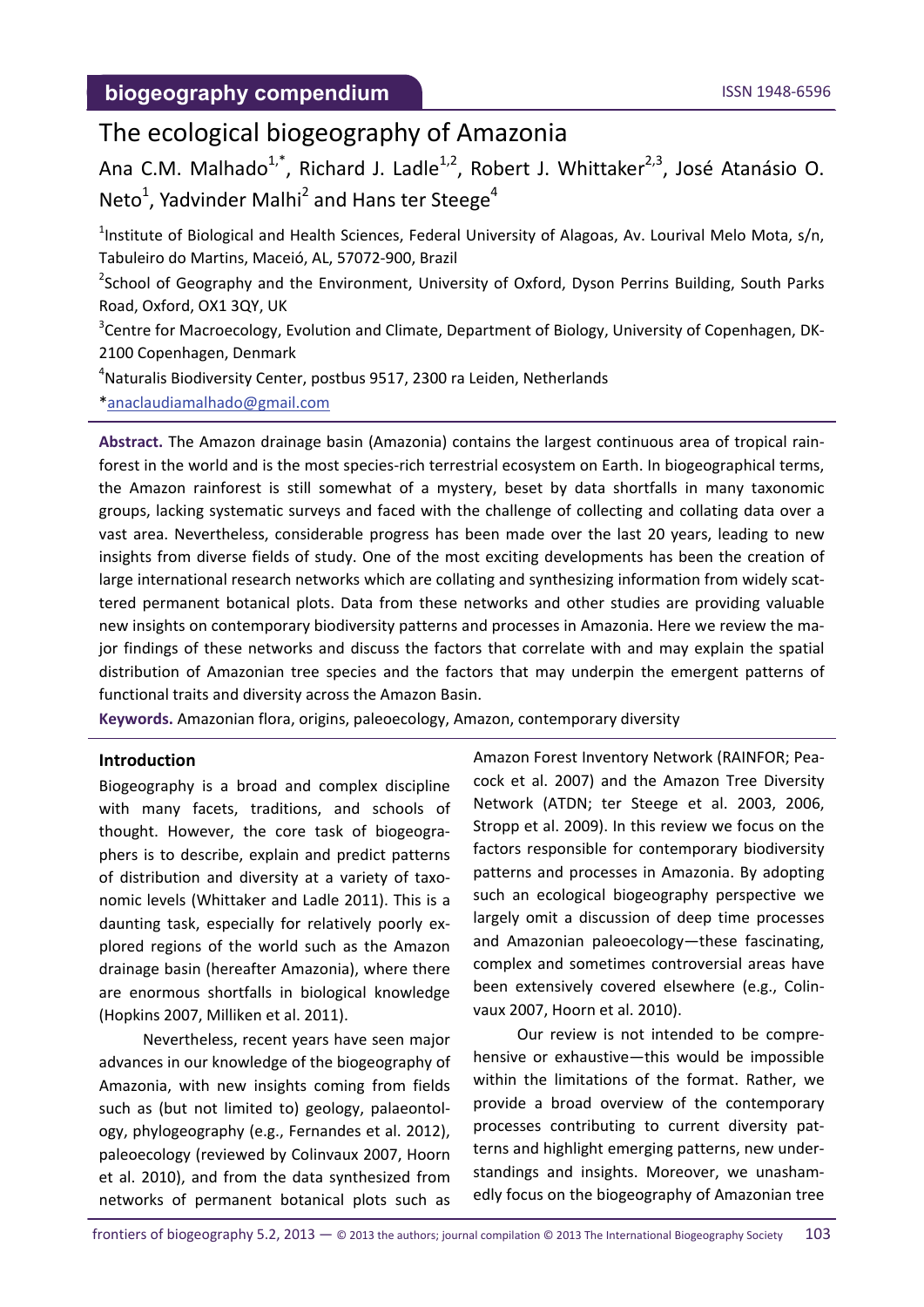species for two good reasons. First, the trees clearly have a pre‐eminent role in structuring the Amazonian biological community and may there‐ fore act as a surrogate for understanding the di‐ versity patterns of other taxonomic groups. Sec‐ ond, many of the most recent and exciting devel‐ opments in Amazonian biogeography have come about through the synthesis of data on tree diver‐ sity, structure and dynamics by recently formed research and data collection networks.

# **Contemporary biodiversity patterns in Ama‐ zonia**

The combination of the vast size of Amazonia, high levels of primary productivity, spatial variabil‐ ity in edaphic and climatic conditions and the rela‐ tive stability of the ecosystem over a long time period has turned Amazonia into one of the most species-rich areas on Earth. Indeed, a single hectare (1 hectare (ha) =  $10^4$  m<sup>2</sup>) of Amazonian rainforest can in places support more than 350 tree species with diameter at breast height >10 cm (Valencia et al. 1994, De Oliveira and Mori 1999, Stropp et al. 2009). This represents the highest alpha diversity of any rainforest community. Most of the tree species in Amazonia are thought to belong to lineages that evolved after the break‐up of West Gondwana (ca. 100 mya [million years ago] $\frac{1}{2}$  Gentry 1982), although recent molecular studies found that approximately 20% of species in a sample of Ecuadorian rainforest were derived from taxa that dispersed from Africa and North America during the late Cretaceous and Cenozoic periods (Pennington and Dick 2004). Many line‐ ages have split numerous times during the fre‐ quent periods of isolation and fragmentation im‐ posed by the complex geomorphological and cli‐ matic history of the region over this time span. A good example of a lineage that apparently colo‐ nized South America after the splitting of Gond‐ wana is *Guatteria* (Annonaceae) which, with 265 species, is one of the largest genera of Neotropical trees after *Inga* (Fabaceae) and *Ocotea* (Lauraceae). The *Guatteria* lineage is thought to have reached South America by trans‐oceanic mi‐ gration in the Miocene prior to the formation of the Isthmus of Panama (Erkens et al. 2007). By the time the Panamanian land‐bridge had formed *Guatteria* had undergone an extensive adaptive radiation and several species have subsequently back‐colonised into Central America (Erkens et al. 2007).

In their analysis of geographic ranges of trees in the region of Manaus (Brazil), De Oliveira and Daly (1999) analyzed the distribution of 364 species of *terra firme* forest (see Table 1 for a defi‐ nition of major forest types). Of the 15 different types of distribution that were recognized, the most common type was of species (89.4%) that have continuous if somewhat restricted distributions. Only 9.6% of species showed broad distribu‐ tions (Neotropical, Amazonia‐central America or tropical South America), while 5.5% showed a dis‐ tinct separation between Amazonia and Eastern Brazil. Furthermore, the region was one of the distribution limits for many of these species, lead‐ ing the authors to suggest that this area may be a region of re‐convergence among floras and faunas that diversified in isolated fragments during one of the periods of fragmentation during the Ceno‐ zoic. However, given the deficiencies in species distribution data (Hopkins 2007) this suggestion should probably be treated with caution. Recent phylogeographic analyses provide an alternative approach to raising and evaluating such hypothe‐ ses, based on various forms of clustering and coa‐ lescence analyses of genetic data to infer patterns of isolation, migration, and introgression between related species (e.g., Fine et al. 2013, Scotti‐ Saintagne et al. 2013).

Many of the 90,000 or so plant species of the Neotropics (Govaerts 2001, Antonelli and San‐ martín 2011) have relatively narrow distributions, and what seems like a continuous carpet of trees when viewed from a satellite image typically hides considerable geographical variation in species di‐ versity and many other community or species characteristics. Another interesting feature of Amazon plant communities is that they are often dominated by a limited set of species (known as oligarchic dominance) (Pitman et al. 2001). Macia and Svenning (2005) assessed this by quantifying the abundance of the ten most common species, genera and families in 69 x 0.1 ha plots in two dis‐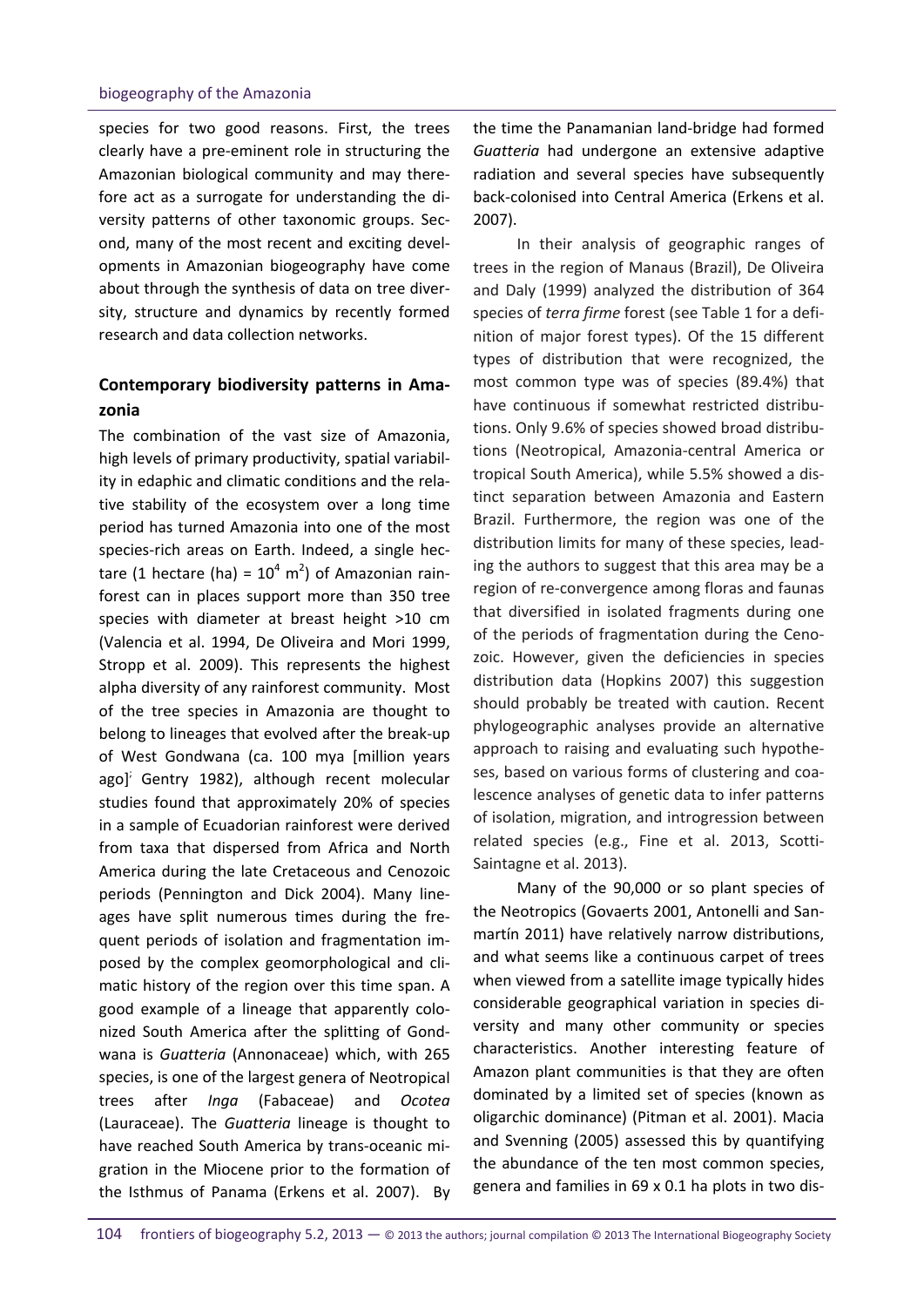tant western Amazonian regions (Ecuador and Bolivia). Oligarchic dominance was identified at all spatial scales although dominance decreased with increasing scale (from site to sub‐region to re‐ gion). Species level dominance was stronger than that seen in families and was similarly strong for both canopy and understory trees. These findings also demonstrate that while some areas do have exceptionally high alpha diversity (see above), this is not the case for all parts of Amazonia.

Accounting for these complex, overlapping and scale‐dependent patterns is challenging. Ulti‐ mately, the presence of a particular species in a given study area is determined by an interaction between historical and contemporary ecological factors. Assuming that a species is present within the regional species pool (ultimately due to proc‐ esses of speciation, adaptive radiation and persis‐ tence/extinction) and that there are no major bio‐ geographical barriers preventing the species spreading into the study area, its presence will largely depend upon ecological factors (abiotic and biotic). It thus follows that the processes driv‐ ing patterns of diversity and distributions must be strongly scale dependent (Whittaker et al. 2001, Willis and Whittaker 2002). For example, local dis‐ tribution patterns may depend on fine‐scale biotic and abiotic interactions adjusted over a time scale of less than a century. In contrast, landscape‐scale distributions within Amazonia are more influ‐ enced by edaphic factors and environmental dif‐ ferences linked to elevation. If we consider diver‐ sity patterns over an entire region then we need to consider a suite of macrogeographic factors acting over millennia, most notably radiation budget, water availability and area of the ecosys‐ tem as well as the evolutionary constraints set by the available species pool at the regional scale (Willis and Whittaker 2002, Malhado et al. 2010; see also Fine and Ree 2006).

#### **Soils**

Soil chemistry is a key abiotic factor influencing the ecology of trees and the species associated with them (Pomara et al. 2012). Setting aside floodplain forests receiving contemporary alluvial inputs, Amazonian soils can be broadly split into two main categories: those deriving from rocks of comparatively recent origin (*<*30 mya), and soils of the geologically old Amazonia (*>*300 mya). These two soil types have distinct distributions, with the young soils occurring in western Amazonia and the old soils in the central and eastern portions of the Basin (Jordan 1985, Sombroek 2000). The nu‐ trient‐poor eastern soils developed on the sedi‐ ments produced by the erosion of the two cratons (= segments of the Earth's continents that have remained tectonically stable for long periods of time) and are of Proterozoic and Palaeozoic origin (Sombroek 2000, ter Steege et al. 2010). The more fertile soils of western Amazonia have developed on much younger Cenozoic sediments derived from the Andean orogeny (Sombroek 2000).

This difference in bedrock age between the West and the Central/East has had distinct conse‐ quences for forest dynamics. For instance, plant productivity on the older soils is much lower than on younger mineral‐rich soils (Sombroek 2000), and turnover rates for large trees on younger soils are approximately twice those on older soils (Phillips et al. 2004). These relationships are not apparent in all Amazonian forest types. For exam‐ ple, seasonally flooded forests, which receive an‐ nual nutrient inputs, will be far less affected by bedrock age. More recently ter Steege et al. (2010), using data from Malhi et al. (2006), calcu‐ lated that the division between 'old' and 'new' soils accounted for 42% of the variation in bio‐ mass productivity in the RAINFOR plots across Amazonia. Furthermore, tree alpha diversity in plots on the more fertile Cenozoic soils of West‐ ern Amazonia tends to be higher than that of older plots to the east (ter Steege et al. 2006, 2010; Figure 1a). ter Steege et al. (2010) explain this pattern by suggesting that western Amazo‐ nian species typically have a combination of higher turnover, faster regeneration and faster evolutionary rates, leading to observed patterns of species richness.

Soil characteristics may also influence tree assemblages at finer spatial scales. For example, Phillips et al. (2003) attempted to quantify the extent and pervasiveness of habitat association of trees within a 10,000  $km^2$  area of lowland rainfor-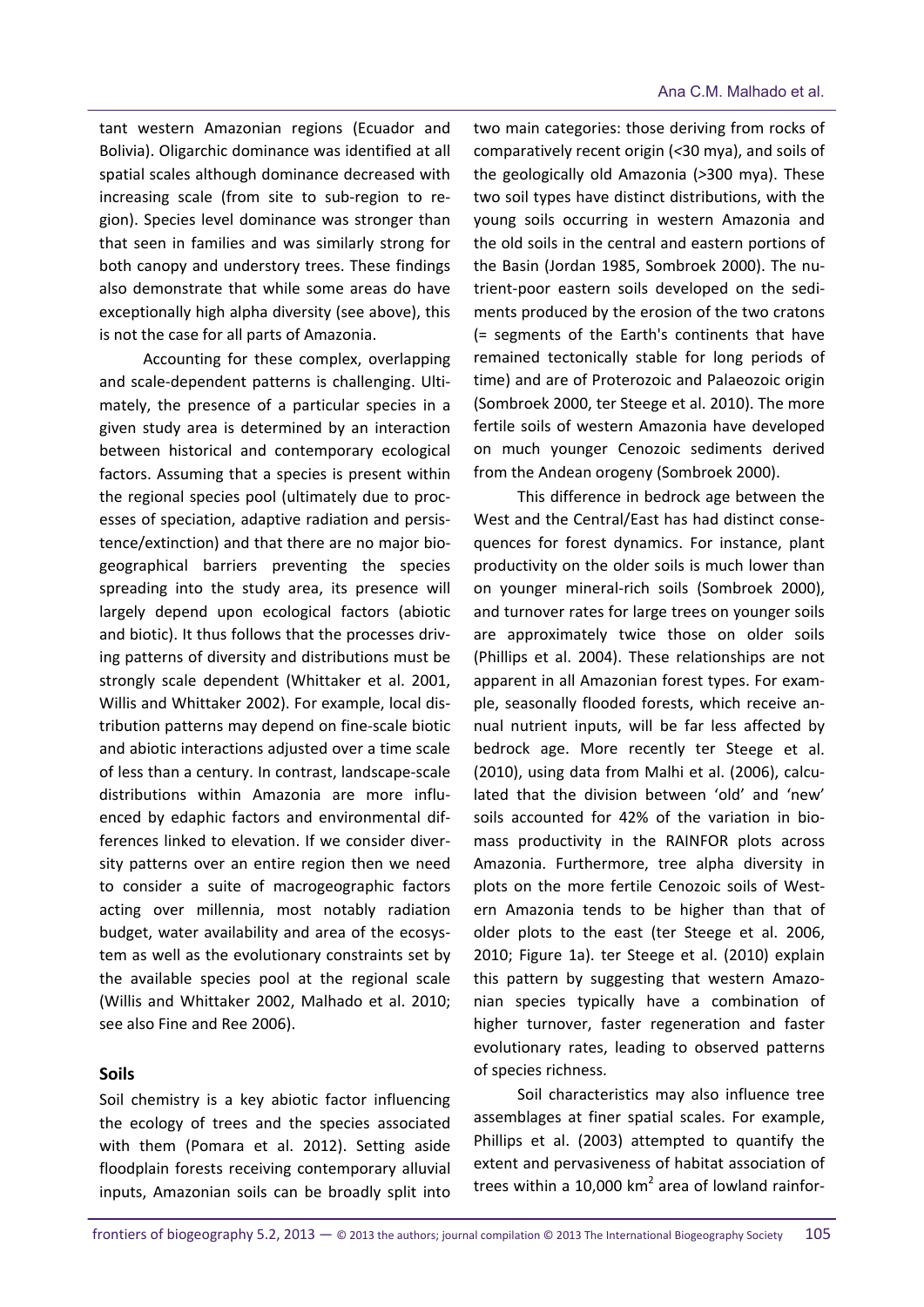#### biogeography of the Amazonia



**Figure 1.** Geographic variation in some community characteristics of South American tree communities (after ter Steege et al. 2006). Values in each region are illustrated by the sizes of the open circles and are based on all individuals in that region. Numbers in the top right corners indicate minimum and maximum values. Colours represent an interpolation of the same data by inverse distance weighting; darker colours indicate higher values. (a) Large tree diversity, calculated with Fisher's a index from the number of individuals and number of genera in each region. (b) Community‐weighted seed mass in logarithmic classes. (c) Community‐weighted wood density (oven‐dried weight divided by green volume). (d) Proportion of all trees belonging to ectomycorrhizal genera. (e) Proportion of all trees belonging to Fabaceae. Legend details from source paper: see ter Steege et al. (2006) for further details of methods.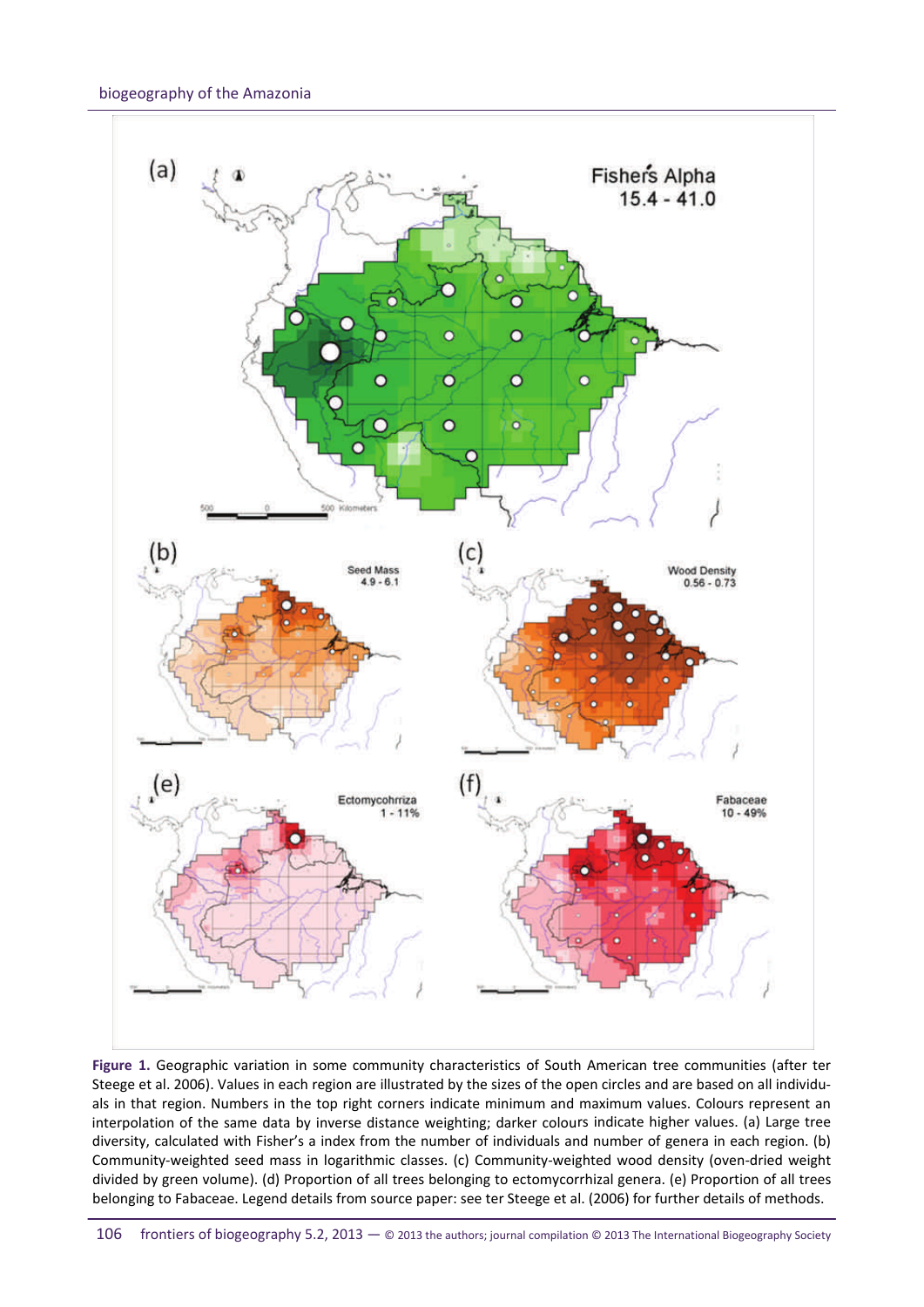est in south‐west Amazonia. This area is subject to a relatively uniform climate, thus removing one of the factors that could contribute to the observed patterns of diversity and habitat associations. Up to 849 tree species were inventoried in two non‐ flooded landscape units (representing Holocene and Pleistocene surfaces) using 88 floristic plots. Remarkably, only 5 out of 230 species found in more than 10 localities were restricted to one landscape unit or the other, although many spe‐ cies showed a tendency towards habitat associa‐ tion—the distributions of 26 of the 34 most nu‐ merically dominant species were significantly associated with habitat (e.g., forest type). More gen‐ erally, community‐level floristic variation across the whole region was associated with a set of 14 physical and chemical soil properties and to the geographical distances between samples. Similar findings have emerged from recent phy‐ logeographic analyses of tree species of the genus *Protium,* which have linked patterns of diversifica‐ tion to edaphic variation across Amazonia (Fine et al. 2013).

Despite strong associations between floris‐ tic characteristics and soil chemistry at a variety of spatial scales in Amazonia, it may be imprudent to assume direct causal relationships. ter Steege et al. (2000) suggest that the lower diversity in east‐ ern Amazonia is not a product of the predomi‐ nance of nutrient poor white‐sand soils, but can be better explained by the isolated and often frag‐ mentary nature of rainforest in eastern Amazonia. Moreover, the high diversity in western Amazonia may be the result of relatively stable history in the Cenozoic and high turn‐over, leading to faster rates of evolution (ter Steege et al. 2010). ter Steege further elaborated upon these findings in a study of tree inventories from seven of the nine Amazonian countries (ter Steege et al. 2006). The inventories revealed two dominant gradients in tree composition and function across Amazonia, one paralleling a major gradient in soil fertility and the other paralleling a gradient in dry season length. The former gradient is congruent with par‐ allel gradients in community‐averaged wood den‐ sity and seed mass and was hypothesized to be driven by the fact that, at the Guiana (eastern

Amazonia) shield end of the gradient, soils are poorer, wood is denser, and seeds are larger. This gradient probably predates the Quaternary (2.6 mya) because soil fertility is a reflection of the differences between the slow weathering quartz‐ rich Pre‐Cambrian rocks of the Guianan and Brazil‐ ian massifs and the more rapidly weathering rocks of the western Andes (see above). The second gradient correlated with dry season length is more recent in origin and probably reflects tree species tracking changes in the Cenozoic climate (ter Steege et al. 2006). This is closely linked with the argument above, i.e. east Amazonia: slow growing species on poor soils, slow evolution, West Amazonia: fast growing species on rich soil, high turn‐ over, fast evolution.

Wittmann et al. (2006) recently performed a similar analysis but concentrated on the less widespread floodplain forests of Amazonia. They used data from 16 permanent várzea forest plots (definition of forest type in Table 1) of approxi‐ mately 1 ha each and an additional 28 várzea for‐ est inventories from across Amazonia. They concluded that species distribution and diversity (as measured by Fisher's alpha) showed three distinct trends. First, there was a distinct separation be‐ tween tree communities in low‐várzea forests and high‐várzea forests. Second, species diversity was clearly related to the stage in the succession, with species‐poor forests being associated with early stages of succession and species‐rich forests in later stages. Finally, they observed a geographical trend of increasing species diversity from east to west and from the southern part of western Ama‐ zonia to equatorial western Amazonia.

#### **Climate**

Current climate is another abiotic factor that may have some predictive power in explaining patterns in Amazonian tree characteristics, especially at the local scale. Indeed, current climate was found to explain 37% of the variation in tree alpha diversity by ter Steege et al. (2010). Likewise, hydrology and soil characteristics were identified as the key factors driving palm species assemblages in Ama‐ zonia (Kristiansen et al. 2012). However, it should be remembered that the climate of Amazonia has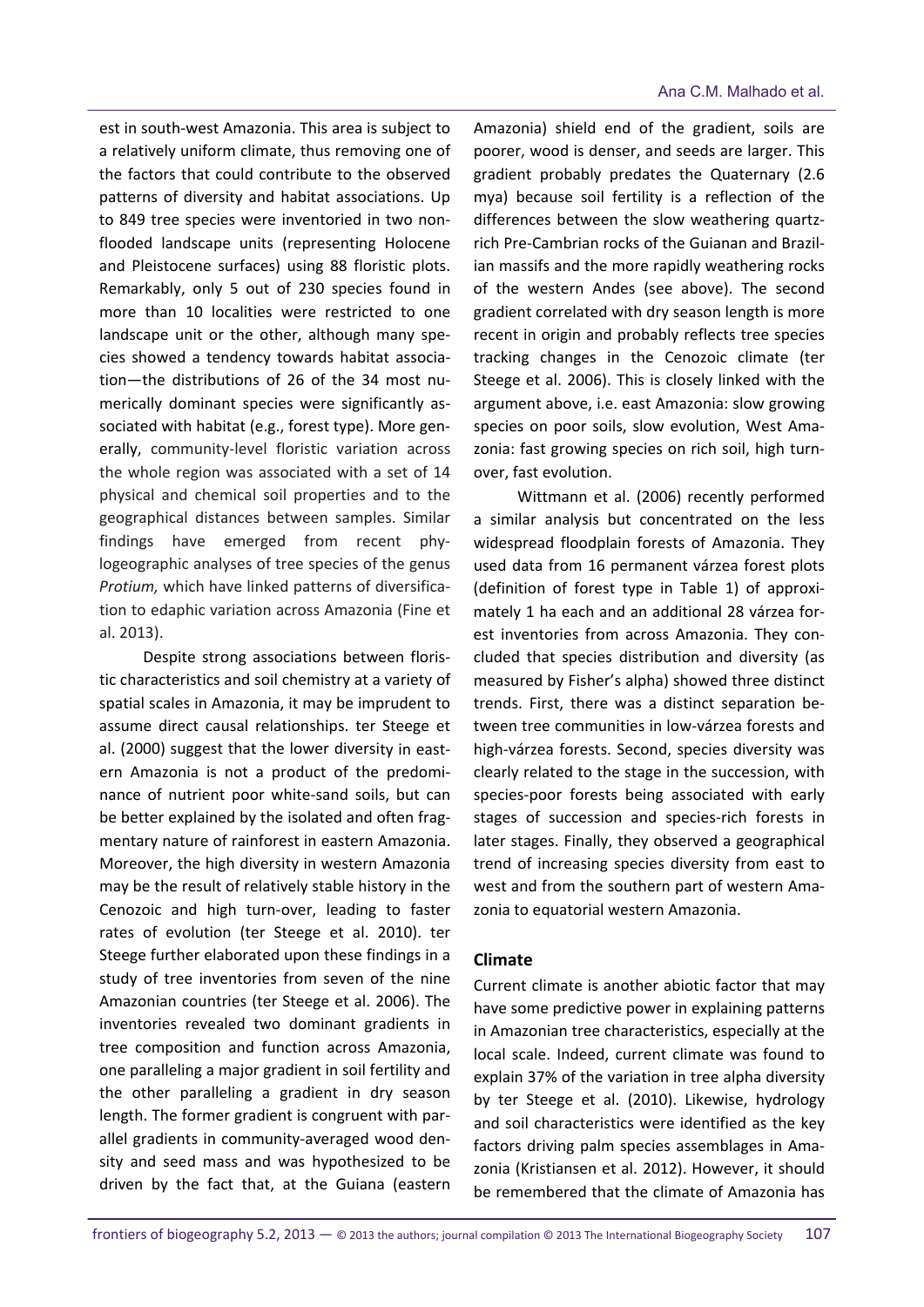| <b>Type of Vegetation</b><br>Semi-arid forest on sandy soil (Campina or Caatinga) |                                 | % of Amazonia<br>4.10% |
|-----------------------------------------------------------------------------------|---------------------------------|------------------------|
|                                                                                   |                                 |                        |
| ii.                                                                               | Open forest                     |                        |
| iii.                                                                              | Shrubs and low lying vegetation |                        |
| iv.                                                                               | Grassland                       |                        |
| Seasonal Deciduous or Semi-deciduous forest                                       |                                 | 4.67%                  |
| i.                                                                                | <b>Alluvial forest</b>          |                        |
| ii.                                                                               | Lowland forest                  |                        |
| iii.                                                                              | Sub-montane forest              |                        |
| iv.                                                                               | Montane forest                  |                        |
| Open Ombrophilous forest                                                          |                                 | 25.48%                 |
| i.                                                                                | <b>Alluvial forest</b>          |                        |
| ii.                                                                               | Lowland forest                  |                        |
| iii.                                                                              | Sub-montane forest              |                        |
| iv.                                                                               | Montane forest                  |                        |
| Dense Ombrophilous forest                                                         |                                 | 53.63%                 |
| i.                                                                                | <b>Alluvial forest</b>          |                        |
| ii.                                                                               | Lowland forest                  |                        |
| iii.                                                                              | Sub-montane forest              |                        |
| iv.                                                                               | Montane forest                  |                        |
| v.                                                                                | High montane forest             |                        |
| Pioneer forests (influenced by riverine or marine environment)                    |                                 | 1.70%                  |
| Refugial montane vegetation                                                       |                                 | 0.03%                  |
| Savannahs                                                                         |                                 | 6.07%                  |
| Other forms of vegetation                                                         |                                 | 4.15%                  |

**Table 1.** Principal vegetation types of Amazonia (after Meirelles 2006). Note: percentages are approximate.

been very variable over ecological and evolution‐ ary time and for this reason current climatic con‐ ditions may not always be a good indicator of those under which trees in a given region evolved (ter Steege et al. 2010). Furthermore, there is ex‐ treme annual and decadal variability in hydrologi‐ cal variables such as precipitation, partly driven by El Niňo‐Southern Oscillation and other ocean– atmosphere teleconnections (Costa and Foley 1999, Marengo 2004).

Climate may be responsible for some of the strong ecological trends that have been reported at macrogeographic scales (between landscapes). ter Steege et al. (2000) used data from 268 bo‐ tanical plots across Amazonia to determine family‐ level floristic patterns in wet tropical South Amer‐ ica. Plots in western and central Amazonia tended to have higher alpha diversity (as measured by Fisher's alpha) than those in eastern areas (Guiana Shield region; as per Wittmann et al. 2006, above). Surprisingly, annual rainfall was not strongly correlated with tree species diversity as had previously been shown for plots in Western Amazonia (Gentry 1988) or for epiphyte species in Amazonia (Kreft et al. 2004). This finding is also somewhat inconsistent with work reported by Parmentier et al. (2007), who found a correlation between a range of climate variables including precipitation and alpha diversity in Amazonian plots (also using 1 ha plots). It is important to note that Gentry used plots that varied considerably in size (between 0.25–2.0 ha) while nearly all the plots in ter Steege's network had a standard size (1 ha). Furthermore, unlike ter Steege's survey Gentry used a crude measure of tree species rich‐ ness rather than an appropriate metric of alpha diversity. For these reasons the studies may not be directly comparable.

Clearly further studies with more extensive databases are desirable to determine how these relationships may vary with system extent and grain of analysis (*sensu* Whittaker et al. 2001). It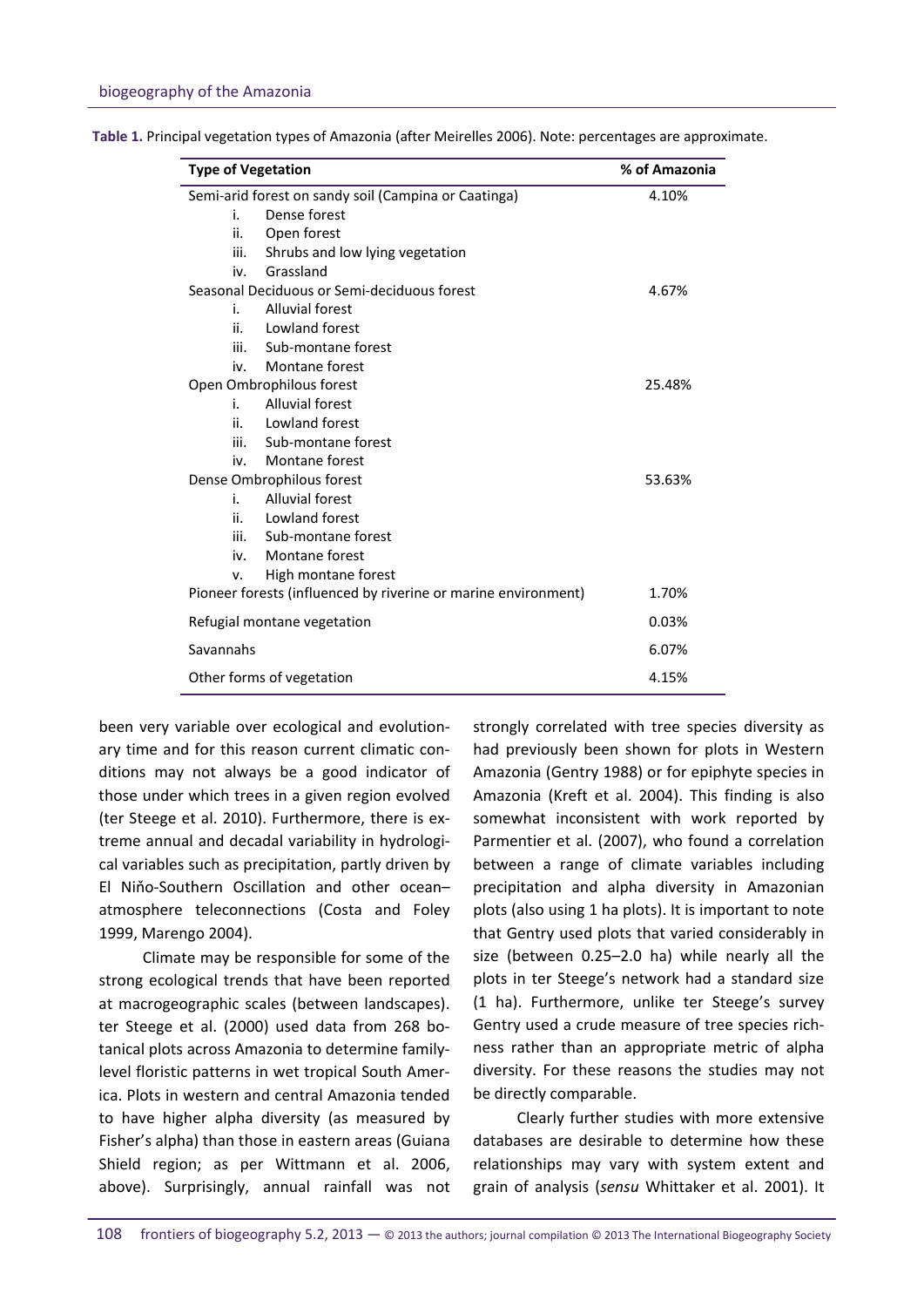should also be noted that although current cli‐ mate correlates well with some measures of diver‐ sity, it is not necessarily the causal mechanism. Many species originated before current climatic conditions established and diversity may there‐ fore not be in equilibrium with the biota. Moreover, changes in climate and forest cover have also shaped alpha diversity patterns and may be largely responsible for the lower diversity at the edges of Amazonia.

#### **Functional Traits**

There have been fewer studies that seek to de‐ scribe and explain the distribution of functional traits within Amazonian trees. Among the first papers to address these issues for Amazonia were ter Steege and Hammond (2001) and ter Steege et al. (2006), which assessed average community traits such as wood density, seed mass (Figure 1b,c), and nitrogen‐fixing mycorrhizae across the Amazon soil fertility gradient. More recently, macrogeographic analyses of the distribution of tree phenotypic traits (Malhado et al. 2009a,b, 2010, 2012) have provided new biogeographical perspectives on the complex ecological and evolu‐ tionary dynamics between the forest and the bio‐ physical environment. For example, Malhado et al. (2009a) observed that the Amazon forest has a higher proportion of trees with large leaves in the northwest of the region and weak correlations between the proportion of large‐leaved species and metrics of water availability. Malhado et al. (2009b) found little support for the hypothesis that narrow leaves are an adaptation to dryer con‐ ditions, but they did find strong regional patterns in leaf lamina length–width ratios and several sig‐ nificant correlations with precipitation variables, suggesting that water availability may be exerting an as yet unrecognised selective pressure on leaf shape of rainforest trees.

Malhado et al. (2012) observed that trees and species with drip-tips were significantly more prevalent in Central‐East Amazonia than the other regions. They also found that the occurrence of species and individuals with drip‐tips were more strongly correlated with precipitation of the wet‐ test trimester than with total annual precipitation

or length of the dry season, supporting both exist‐ ing hypotheses for the functional benefit of pos‐ sessing a drip-tip. Significantly, they also uncovered new macrogeographic associations between the frequency of drip‐tips in trees of the tropical forest understory and areas of heavy precipita‐ tion, suggesting an as yet unrecognised function for this trait (Malhado et al. 2012).

Wood density represents another functional trait with a strong geographic distribution within Amazonia. Baker et al. (2004) reported that stand‐level wood specific gravity, on a per stem basis, was 15.8% higher in central and eastern for‐ ests than those of north‐western Amazonia. They attribute this pattern to the higher diversity and abundance of taxa with high specific gravity values in central and eastern Amazonia, and the greater diversity and abundance of taxa with low specific gravity values in western Amazonia. It is likely that many functional traits co-vary, reflecting suites of adaptations to environmental conditions. For ex‐ ample, coordinated structural and physiological adaptations can be associated with light acquisi‐ tion/shade tolerance strategies reflecting differ‐ ent ecological strategies (Patiño et al. 2012). Mal‐ hado et al. (2010) provide evidence that compound leaf structure is one of a suite of traits and life history strategies that promote rapid growth in rain forest trees.

Functional groups have also recently been the focus of various studies. Most notably, Michal‐ ski et al. (2007) attempted to assess the influence of forest disturbance on floristic composition and the abundance of tree functional groups in 21 separate forest fragments and two continuous forest sites in Brazilian Amazonia. As anticipated, patch size explained a high degree of the variation in composition and abundance. Perhaps more in‐ teresting was the fact that large fragments ap‐ peared to retain more hardwood species while small‐seeded softwood 'pioneer' species were favoured in smaller fragments.

#### **Conclusions**

Among the greatest challenges facing biogeogra‐ phers in Amazonia are the enormous shortfalls in information about the identity, distribution, ecol‐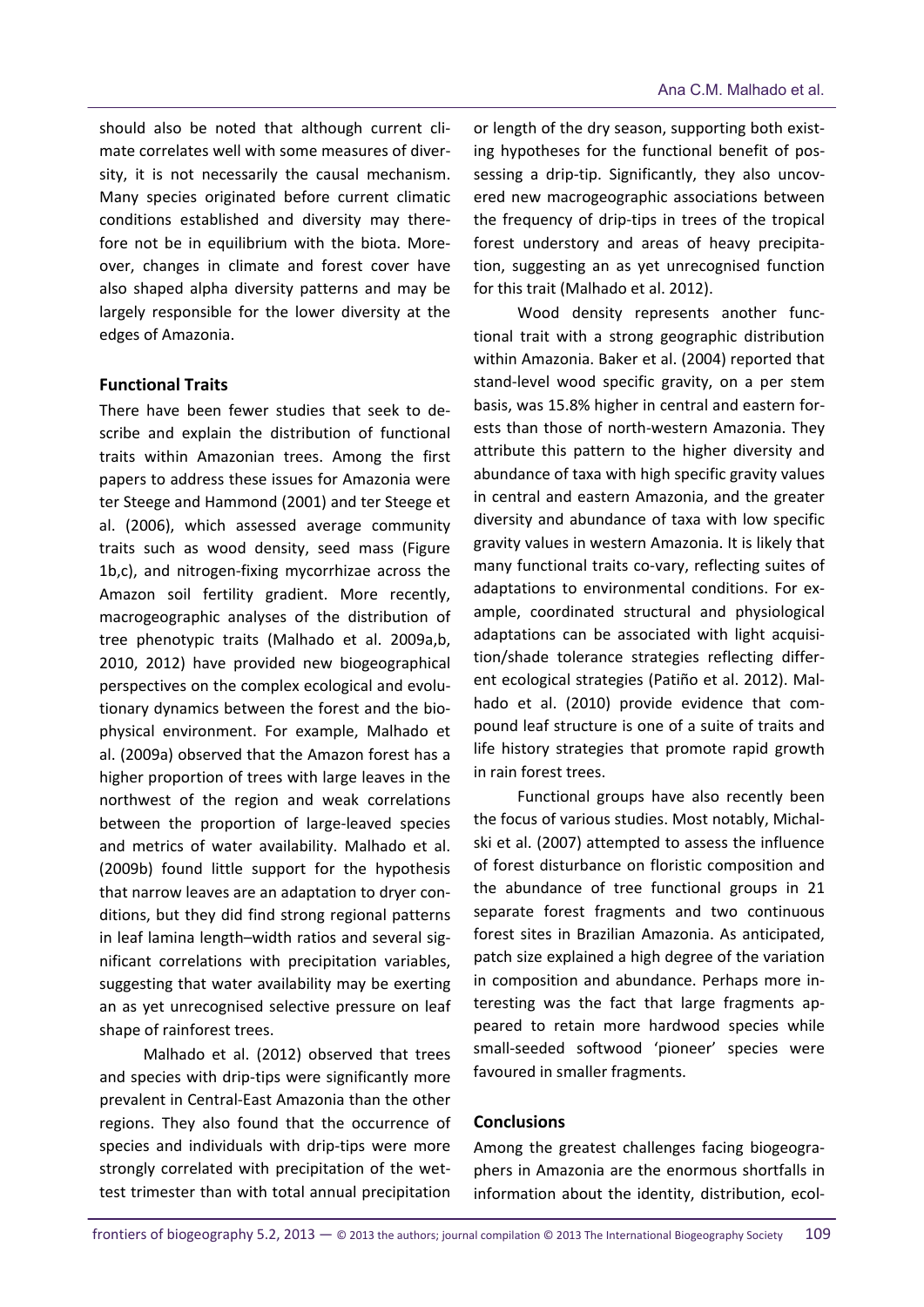#### biogeography of the Amazonia

ogy and phylogeny of animal and plant species (Milliken et al. 2011, Riddle et al. 2011). The pau‐ city of information is particularly associated with smaller, less intensively researched groups such as insects and other invertebrates. However, even plant and tree species are, in global terms, poorly known and existing knowledge is extremely geo‐ graphically biased, with good information only available for a small number of well‐collected ar‐ eas (Hopkins 2007). Indeed, we arguably lack ac‐ curate and complete information on the geographical distribution of every Amazonian plant species (Bush and Lovejoy 2007). The situation is slowly improving, facilitated by global taxonomic initiatives and new regionally‐based biodiversity information systems (e.g., Malhado and Ladle 2010), but it will be several years or even decades before sampling coverage will be adequate for detailed biogeographic analysis.

Even given the huge knowledge shortfalls, progress is being made in uncovering patterns of species diversity and distributions in Amazonia, promoted by efforts to collate existing data, de‐ velop international research networks and the increasing scientific capacity within the region. Although barely mentioned in this review, there is a large and expanding literature in Amazonian phylogeography (e.g., Lynch Alfaro et al. 2012, Naka et al. 2012, Fine et al. 2013, Scotti‐Saintagne et al. 2013) that is providing fascinating insights into the evolution and biogeography of diverse taxonomic groups. Indeed, molecular phyloge‐ netic analyses have the potential to provide in‐ sights into some of the key themes of this article such as the migration patterns and responses to climate change of Amazonian organisms

In closing, it should be mentioned that con‐ temporary biogeographical research in Amazonia is becoming more applied, with a focus on either the conservation of biodiversity, climate change, or frequently both (Bush and Lovejoy 2007). In‐ deed, one of the key challenges facing Amazonian scientists during the current century is to collect enough baseline data to make meaningful com‐ parisons in a time of extraordinary environmental change and habitat conversion (Milliken et al. 2011). Beyond this, many of the most fundamen‐

tal questions remain: how many species does the Amazon rainforest contain? Why is the forest so diverse? What are the relative contributions of historical factors such as riverine barriers, climate change, sea level variation and geomorphological changes associated with mountain building to contemporary biodiversity?

#### **Acknowledgements**

This work was supported by the Brazilian Govern‐ ment Agency ‐CNPq (process 480229/2011‐2).

#### **References**

- Antonelli, A. & Sanmartín, I. (2011) Why are there so many plant species in the Neotropics? Taxon, 60, 403–414.
- Baker, T.R., Phillips, O.L., Malhi, Y., et al. (2004) Variation in wood density determines spatial patterns in Amazonian forest biomass. Global Change Biology, 10, 545– 562.
- Bush, M.B. & Lovejoy, T.E. (2007) Amazonian conservation: pushing the limits of biogeographical knowledge. Journal of Biogeography, 34, 1291–1293.
- Colinvaux, P. (2007) Amazon expeditions: my quest for the ice ‐age equator. Yale University Press, London.
- Costa, M.H. & Foley, J.A. (1999) Trends in the hydrologic cycle of the Amazon basin. Journal of Geophysical Re‐ search, 104, 14189–14198.
- de Oliveira, A.A. & Mori, S.A. (1999) A central Amazonian terra firme forest. I. High tree species richness on poor soils. Biodiversity and Conservation, 8, 1219– 1244.
- de Oliveira, A.A. & Daly, D.C. (1999) Geographic distribution of tree species occurring in the region of Manaus, Brazil: implications for regional diversity and conser‐ vation. Biodiversity and Conservation, 8, 1245–1259.
- Erkens, R.H.J., Chatrou, L.W., Maas, J.W., van der Niet, T. & Savolainen, V. (2007) A rapid diversification of rainfor‐ est trees (*Guatteria*; Annonaceae) following dispersal from Central into South America. Molecular Phyloge‐ netics and Evolution, 44, 399–411.
- Fernandes, A.M., Wink, M. & Aleixo, A. (2012) Phylogeogra‐ phy of the chestnut‐tailed antbird (*Myrmeciza hemimelaena*) clarifies the role of rivers in Amazonian biogeography. Journal of Biogeography, 39, 1524– 1535.
- Fine, P.V.A. & Ree, R.H. (2006) Evidence for a time‐integrated species–area effect on the latitudinal gradient in tree diversity. The American Naturalist, 168, 796–804.
- Fine, P.V.A., Zapata, F., Daly, D.C., Mesones, I., Misiewicz, T.M., Cooper, H.F. & Barbosa, C.E.A. (2013) The im‐ portance of environmental heterogeneity and spatial distance in generating phylogeographic structure in edaphic specialist and generalist tree species of *Protium* (Burseraceae) across the Amazon Basin. Jour‐ nal of Biogeography, 40, 646–661.
- Gentry, A.H. (1982) Neotropical floristic diversity: phytogeographical connections between Central and South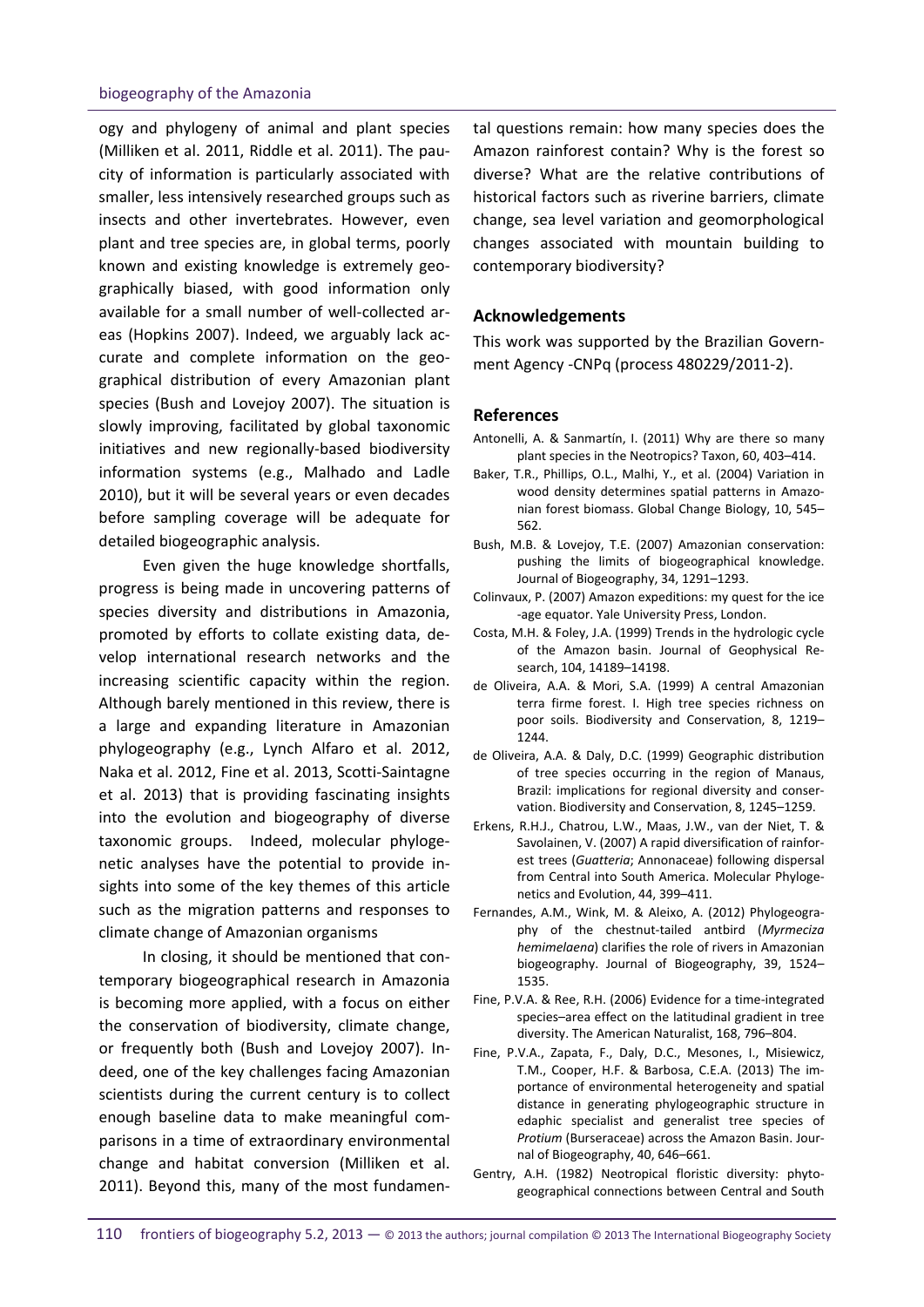America: Pleistocene climatic fluctuations or an acci‐ dent of the Andean orogeny? Annals of the Missouri Botanic Garden, 69, 557–593.

- Gentry, A.H. (1988) Tree species richness of upper Amazonian forests. Proceedings of the National Academy of Sci‐ ences of the USA, 85, 156–159.
- Govaerts, R. (2001) How many species of seed plants are there? Taxon, 50, 1085–1090.
- Hoorn, C., Wesselingh, F.P., ter Steege, H., et al. (2010) Ama‐ zonia through time: Andean uplift, climate change, landscape evolution, and biodiversity. Science, 330, 927–931.
- Hopkins, M.J.G. (2007) Modelling the known and unknown plant biodiversity of the Amazon Basin. Journal of Biogeography, 34, 1400–1411.
- Jordan, C.F. (1985) Soils of the Amazon rainforest. In: Amazo‐ nia (ed. by G.T. Prance and T.E. Lovejoy), pp. 83–94. Pergamon Press, Oxford.
- Kreft, H., Köster, N., Küper, W., Nieder, J. & Barthlott, W. (2004) Diversity and biogeography of vascular epi‐ phytes in Western Amazonia, Yasuní, Ecuador. Journal of Biogeography, 31, 1463–1476.
- Kristiansen, T., Svenning, J.C., Eiserhardt, W.L., Pedersen, D., Brix, H., Kristiansen, S.M., Knadel, M., Grandez, C. & Balslev, H. (2012) Environment versus dispersal in the assembly of western Amazonian palm communities. Journal of Biogeography, 39, 1318–1332.
- Lynch Alfaro, J.W., Boubli, J.P., Olson, L.E., et al. (2012) Explo‐ sive Pleistocene range expansion leads to widespread Amazonian sympatry between robust and gracile capuchin monkeys. Journal of Biogeography, 39, 272– 288.
- Macia, M.J. & Svenning, J.C. (2005) Oligarchic dominance in western Amazonian plant communities. Journal of Tropical Ecology, 21, 613–626.
- Malhado, A.C.M. & Ladle, R.J. (2010) New data system to galvanize Brazil's conservation efforts. Nature, 465, 869–869.
- Malhado, A.C.M., Malhi, Y., Whittaker, R.J., et al. (2009a) Spatial trends in leaf size of Amazonian rainforest trees. Biogeosciences, 6, 1563–1576.
- Malhado, A.C.M., Whittaker, R.J., Malhi, Y., et al. (2009b) Spatial distribution and functional significance of leaf lamina shape in Amazonian forest trees. Biogeo‐ sciences, 6, 1577–1590.
- Malhado, A.C.M., Whittaker, R.J., Malhi, Y., et al. (2010) Are compound leaves an adaptation to seasonal drought or to rapid growth? Evidence from the Amazon rain forest. Global Ecology and Biogeography, 19, 852– 862.
- Malhado, A.C.M., Malhi, Y., Whittaker, R.J., et al. (2012). Drip ‐tips are associated with intensity of precipitation in the Amazon Rainforest. Biotropica, 44, 728–737.
- Malhi, Y., Wood, D., Baker, T.R., et al. (2006) The regional variation of aboveground live biomass in old‐growth Amazonian forests. Global Change Biology, 12, 1107– 1138.
- Marengo, J.A. (2004) Interdecadal variability and trends of rainfall across the Amazon basin. Theoretical and Applied Climatology, 78, 79–96.
- Meirelles, J.C. (2006) O livro de ouro da Amazônia. Ediouro, Rio de Janeiro.
- Michalski, F., Nishi, I. & Peres, C.A. (2007) Disturbance medi‐ ated drift in tree functional groups in Amazonian for‐ est fragments. Biotropica, 39, 691–701.
- Milliken, W., Zappi D., Sasaki D., Hopkins M. & Pennington R.T. (2011). Amazon vegetation: how much don't we know and how much does it matter? Kew Bulletin, 65,  $1 - 19$ .
- Naka, L.N., Bechtoldt, C.L., Henriques, L.M.P. & Brumfield, R.T. (2012) The role of physical barriers in the location of avian suture zones in the Guiana Shield, northern Amazonia. The American Naturalist, 179, E115–E132.
- Parmentier, I., Malhi, Y., Senterre, B., et al. (2007) The odd man out? Might climate explain the lower tree αdiversity of African rain forests relative to Amazonian rain forests? Journal of Ecology, 95, 1058–1071.
- Patiño, S., Fyllas, N.M., Baker, T.R., Paiva, R., Quesada, C.A., Santos, A.J.B., Schwarz, M., ter Steege, H., Phillips, O.L., & Lloyd, J. (2012) Coordination of physiological and structural traits in Amazon forest trees. Biogeo‐ sciences, 9, 775–801.
- Peacock, J., Baker, T.R., Lewis, S.L., Lopez‐Gonzalez, G. & Phil‐ lips, O.L. (2007) The RAINFOR database: monitoring forest biomass and dynamics. Journal of Vegetation Science, 18, 535–542.
- Pennington, R.T. & Dick, C.W. (2004) The role of immigrants in the assembly of the South American rainforest tree flora. Philosophical Transactions of the Royal Society of London B, 359, 1611–1622.
- Phillips, O.L., Vargas, P.N., Monteagudo, A.L., Cruz, A.P., Zans, M.‐E.C., Sánchez, W.G., Yli‐Halla, M. & Rose, S. (2003) Habitat association among Amazonian tree species: a landscape‐scale approach. Journal of Ecology, 91, 757 –775.
- Phillips, O.L., Baker, T.R., Arroyo, L., et al. (2004) Pattern and process in Amazon tree turnover, 1976–2001. Phi‐ losophical Transactions of the Royal Society of London B, 359, 381–407.
- Pitman, N.C.A., Terborgh, J.W., Silman, M.R., Núñez, P., Neill, D.A., Cerón, C.E., Palacios, W.A. & Aulestia, M. (2001) Dominance and distribution of tree species in upper Amazonian Terra Firme forests. Ecology, 82, 2101– 2117.
- Pomara, L.Y., Ruokolainen, K., Tuomisto, H. & Young, K.R. (2012) Avian composition co‐varies with floristic com‐ position and soil nutrient concentration in Amazonian upland forests. Biotropica, 44, 545–553.
- Prance, G.T. (1978) The origin and evolution of the Amazon flora. Interciencia, 3, 207–222.
- Riddle, B.R., Ladle, R.J., Lourie, S.A. & Whittaker, R.J. (2011) Basic biogeography: estimating biodiversity and map‐ ping nature. In: Conservation Biogeography, (ed. by R.J. Ladle and R.J. Whittaker), pp. 45–92. John Wiley & Sons, Ltd.
- Scotti-Saintagne, C., Dick, C.W., Caron, H., et al. (2013) Phylogeography of a species complex of lowland Neotropical rain forest trees (*Carapa*, Meliaceae). Journal of Biogeography, 40, 676–692.
- Sombroek, W. (2000) Amazon landforms and soils in relation to biological diversity. Acta Amazonica, 30, 81–100.
- Stropp, J., ter Steege, H., Malhi, Y., ATDN & RAINFOR (2009) Disentangling regional and local tree diversity in the Amazon. Ecography, 32, 46–54.